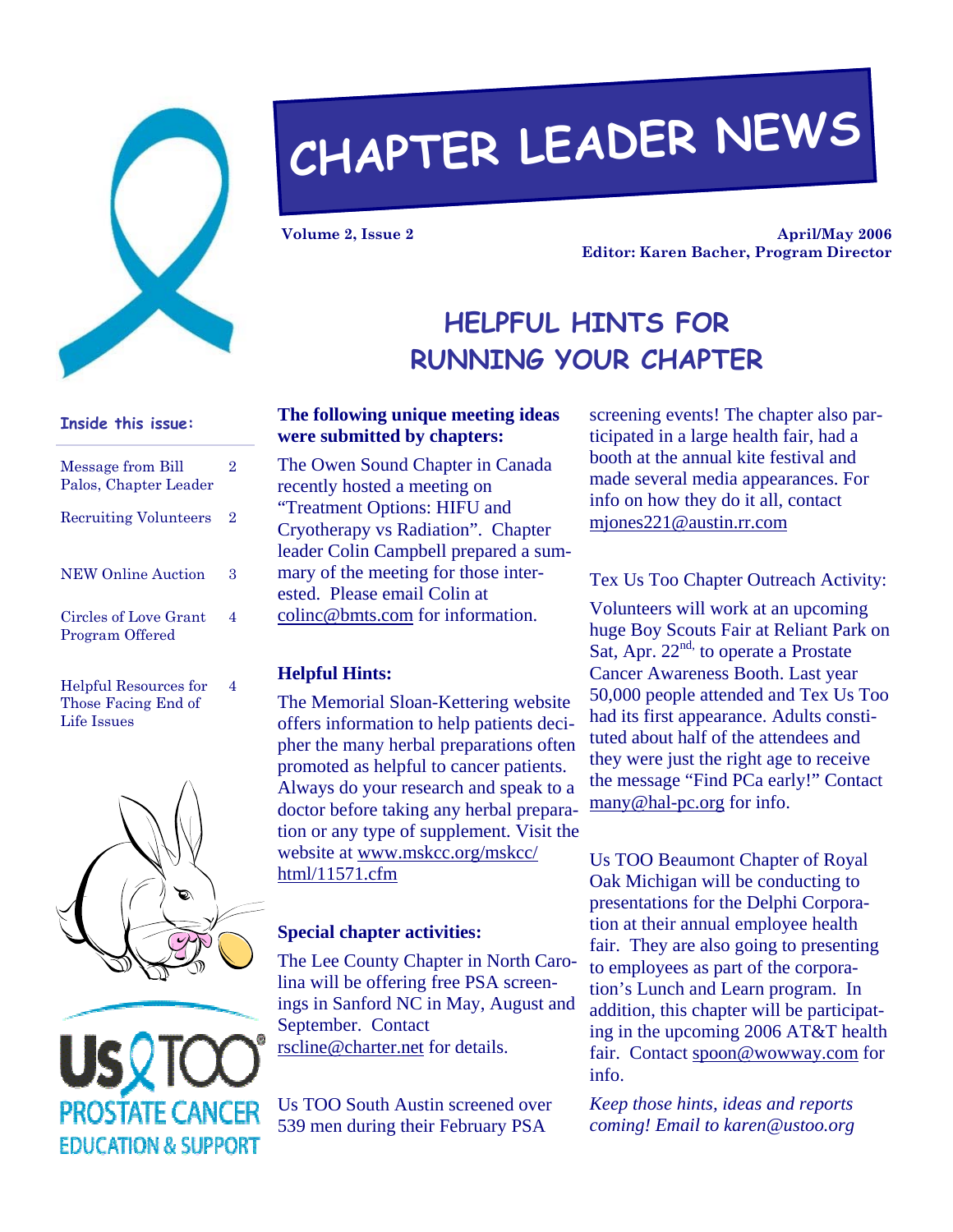## **A Message from Bill Palos, Chapter Leader and Senior Regional Director**

#### I JUST WANTED TO SAY THANKS TO US TOO HOME OFFICE!

Each of us Regional Directors, and Group Leaders has been proactive on prostate cancer issues for some time. Some of us have been involved with prostate cancer longer than ten or fifteen years and some just a few years. Regardless how long we have been involved, we always have a question or need information or assistance that is not readily available. That's when we contact the Home Office. One thing I am thankful for is the assistance I receive from the Us TOO Home Office. Here are just a few of the things they help with:

1. They provide information on the various treatment options and usually mail them out the same day of the request.

2. They provide immediate answers to questions submitted by a support group member. If they don't have the answer, they contact the RD to let them know someone in their region needs information.

3. Anytime I get a new support group, they immediately send out chapter information and guidance. They also contact me when someone in my region wants information on how to set up a support group.

4. When I offered to be the Regional Director for another state, I asked and received a complete list of all the support groups, with essential contact information, in that state.

5. When I am contacted by someone requesting information on the various options for prostate cancer, and I don't have information on a specific procedure, I contact the Home Office and have them mail out the information.

6. I have received assistance when filling out forms for request for financial assistance from pharmaceutical companies. Also, recently I issued a letter to all the members in my group requesting their financial assistance for Us TOO. I submitted the proposed letter to the Home Office for their review and comments. The request to our membership brought in around \$1000.

7. I also get great assistance with travel arrangements when conducting Us TOO business.

The most important benefit of contacting someone in the Home Office is that they have always been cheerful, knowledgeable and willing to assist with what ever request has been made!

## **Strategies for Helping Recruit Chapter Volunteers**

- 1. Have someone in mind that you would like to approach. Contact that person directly and ask them to perform one specific task or duty on your behalf. Continue asking for this person's assistance in the future, help them feel comfortable in a leadership role and over time you will have a great leader!
- 2. Ask for volunteers to complete simple, specific tasks such as: serve as a meeting greeter each month, collect contact information from new attendees to add to your mailing list, join the monthly telephone tree, etc.
- 3. Be sure to remind members that this is "their group" and they share the responsibility for making the group a successful one. Ask each member to take on one task that will help the group be successful.
- 4. Offer small rewards for volunteers who participate in leadership roles or group sponsored activities. One chapter has set up a "points" system where each activity gets the member a point and rewards are handed out when certain point levels are reached.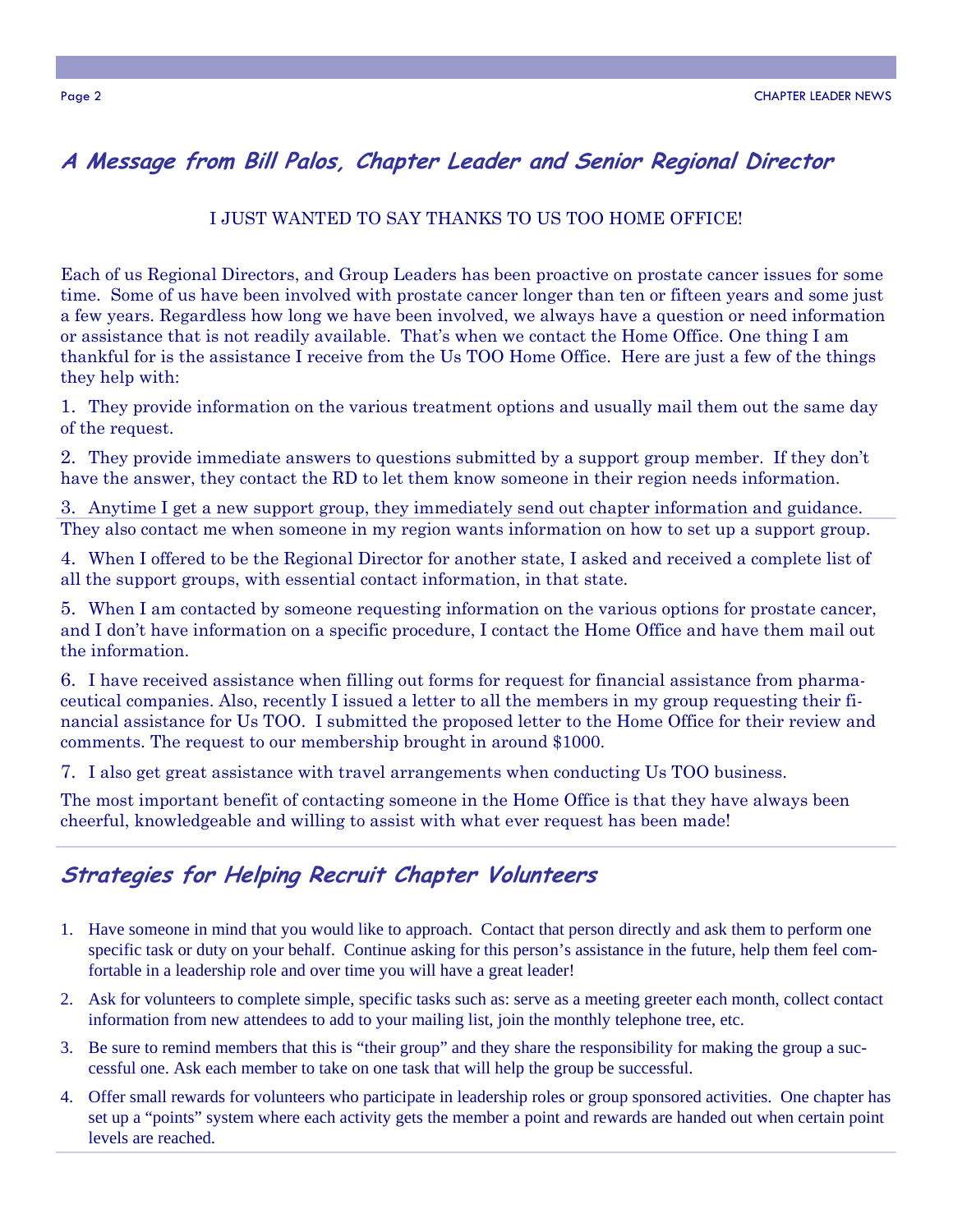## **FUN & FUNDRAISING PART OF FIRST Us TOO ONLINE AUCTION**

Us TOO International will be conducting our first annual online auction to raise needed funds and have a bit of fun. The auction will open Tuesday, May 30th (the day after Memorial Day Weekend) and end on June 19th (the Monday after Father's Day weekend). All proceeds will go to the Us TOO International Founders' Fund to create and expand services and resources for prostate cancer patients and their families.

The auction will remain open for 3 weeks to allow plenty of time for people to view the catalog of items and make their bids. The auction website address will be announced in the May issue of the HotSheet, and will be accessible from the Us TOO website at www.ustoo.org.

#### **Donated items sought**

In advance of the auction, Us TOO is seeking donated items from individuals, companies and chapters to be placed up for bid. Ideas for items could range anywhere from tickets to a professional sports event or show, a flat screen TV, iPod, unique or limited edition items, collectables, gift baskets, etc. Items representing a range of price points are needed, and should appeal to men, women, young adults or children.

For each item donated, the following information is needed: a photo, short description, regular price or value, and name of the item donor if he/she wants to be recognized. To donate an item, please contact Pam Barrett, Us TOO Director of Development, at pam@ustoo.org or phone 630-795-1002.

#### **How Chapters Can Get Involved**

- Promote auction dates with your members at meetings, in your newsletter or on your web site. *Us TOO will be providing a PowerPoint presentation for chapter leaders to use in your meetings to help introduce the auction and its purpose to your members and attendees. The presentation will be posted in the Chapter Leader Resources section on the Us TOO website by May 1, 2006.*
- Seek item donations from your members, personal friends, physicians and local companies (especially if there is a national or international headquarters office in your town).
- Post signs about the auction where you meet or at public places to expand the number of people who might be interested. Consider your urologist and medical oncologist offices, the hospital or cancer center, library, grocery store, schools, book stores, coffee shops, churches and synagogues. (Ask permission to post first!) See if they will put a listing in their own organizational newsletters. *Us TOO will provide sign layouts in the Chapter Leader Resources section on the Us TOO website by April 1, 2006.*
- Create a promotion PLAN prior to and during the entire 3 week event period to engage members and Friends of your chapter.
- Ask members to tell their personal friends, relatives, coworkers, club members, religious affiliations, professional contacts about the auction, and highlight items of interest that are up for bid.
- Notify your local media. Contact newspapers, periodicals, radio stations and TV stations about the auction and Us TOO goals. *Us TOO will be providing a press release suitable to chapters forward to these contacts by April 1, to appear in the Chapter Leader Resources section on the Us TOO website.*
- Make an event of the event. If your chapter meets during the 3-week period when the auction is open, have a computer at your meeting, go online and show people the list of items available for bid.

#### **More information to come**

We are still in the process of preparing other informational materials, forms and the web site itself, so look for more information to be emailed to all Chapter Leaders and Regional Directors in April and May.